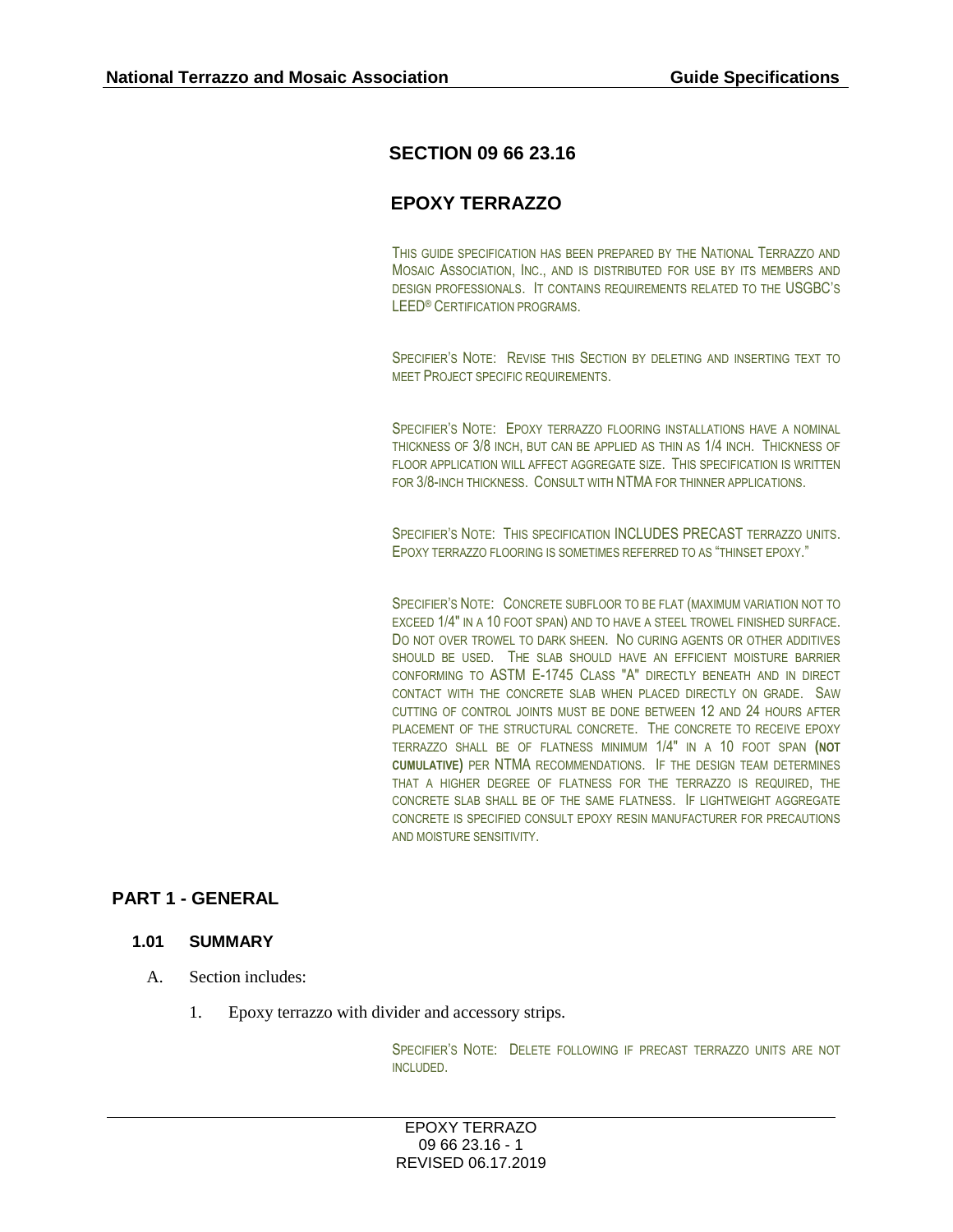- 2. Precast terrazzo units.
- B. Related Requirements:

SPECIFIER'S NOTE: DELETE NON APPLICABLE ITEMS FROM THE FOLLOWING LIST.

- 1. Attach metal stairs including any welding and/or reinforcing, Section <**Insert Section No. Here**>.
- 2. Provide floor drains at epoxy terrazzo flooring, Section <**Insert Section No. Here**>.
- 3. Provide surface hardware at epoxy terrazzo flooring, Section <**Insert Section No. Here**>.
- 4. Set architectural reveals or metal base beads requiring installation prior to wall surface, Section <**Insert Section No. Here**>.
- 5. Concrete subfloor, Section <**Insert Section No. Here**>
- 6. Stair Nosing-Miscellaneous Metals, Section **<Insert Section No. Here>.**
- 7. Backing for poured in place epoxy terrazzo base shall be masonry or cement board at least 1/2 inch thick, Section <**Insert Section No. Here**>.
- 8. Backing for precast epoxy terrazzo base shall be 1/2 inch or greater thickness cement board, gypsum board or equivalent, Section <**Insert Section No. Here**>.

### **1.02 DEFINITIONS**

A. NTMA: National Terrazzo and Mosaic Association, Inc.

### **1.03 PREINSTALLATION MEETINGS**

- A. Pre installation Conference: The General Contractor shall conduct a conference at project site before Terrazzo Contractor begins installation.
	- 1. The General Contractor shall invite Terrazzo Contractor, the Architect and representatives of the Owner.
	- 2. Review methods and procedures related to terrazzo including, but not limited to, the following:
		- a. Inspect and discuss condition of substrate and other preparatory work performed by other trades.
		- b. Review and finalize construction schedule and verify availability of materials, installer's personnel, equipment and facilities needed to make progress and avoid delays.
		- c. Review terrazzo mixes and patterns.
		- d. Review custom terrazzo mixes, designs and patterns.
		- e. Coordination with the work of other installers.

# **1.04 ACTION SUBMITTALS**

A. Product Data: Terrazzo Contractor shall submit Product Data for each type of product required for installation including:

> SPECIFIER'S NOTE: RETAIN ONLY THOSE ITEMS WHICH APPLY TO PROJECT IN THE FOLLOWING LISTING.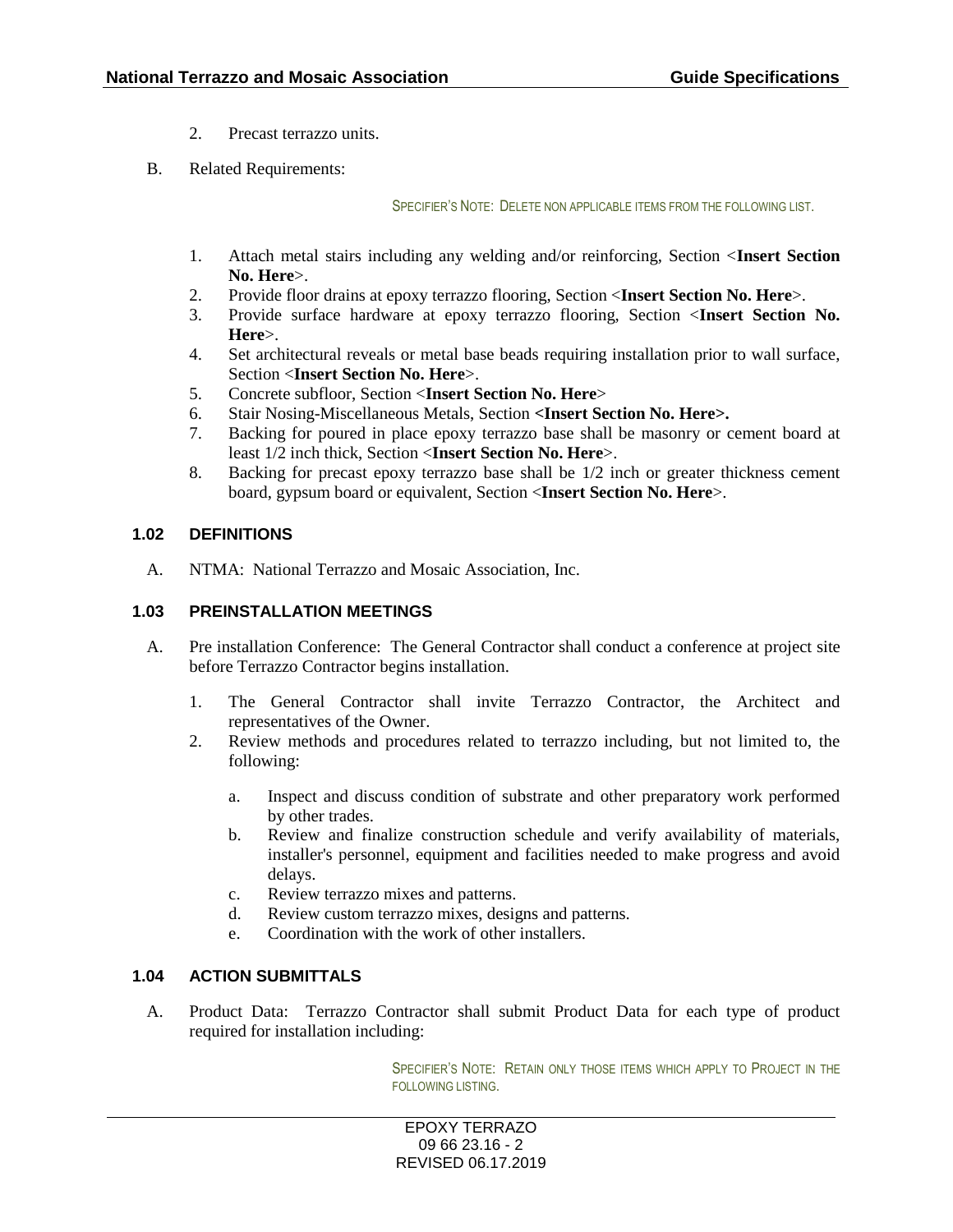- 1. Strip materials.
- 2. Sealer.
- B. LEED Submittals: Terrazzo Contractor shall submit the following:

SPECIFIER'S NOTE: RETAIN ONLY THOSE SUBMITTALS WHICH APPLY TO PROJECT IN THE FOLLOWING LISTING.

- 1. Product Data for Credit MR 4: For products having recycled content, submit documentation indicating percentages by weight of postconsumer and preconsumer recycled content.
	- a. Include statement indicating cost for each product having recycled content.
- 2. Product Certificates for Credit MR 5: For products and materials required to comply with requirements for regional materials, submit documentation indicating location and distance from Project of material manufacturer and point of extraction, harvest, or recovery for each raw material.
	- a. Include statement indicating cost for each regional material and the fraction by weight that is considered regional.

SPECIFIER'S NOTE: "PRODUCT DATA FOR CREDIT IEQ 4.1" SUBPARAGRAPH BELOW APPLIES TO LEED-NC, LEED-CI, AND LEED-CS; COORDINATE WITH REQUIREMENTS FOR ADHESIVES.

3. Product Data for Credit IEQ 4.1: For adhesives, submit documentation including printed statement of VOC content.

> SPECIFIER'S NOTE: "PRODUCT DATA FOR CREDIT IEQ 4.3" SUBPARAGRAPH BELOW APPLIES TO LEED-NC, LEED-CI, AND LEED-CS; COORDINATE WITH REQUIREMENTS FOR SEALERS.

4. Product Data for Credit IEQ 4.3: For sealers, submit documentation including printed statement of VOC content.

> SPECIFIER'S NOTE: "LABORATORY TEST REPORTS FOR CREDIT IEQ 4" SUBPARAGRAPH BELOW APPLIES TO LEED FOR SCHOOLS.

5. Laboratory Test Reports for Credit IEQ 4: For flooring system including adhesives and sealers, submit documentation indicating that products comply with the testing and product requirements of the California Department of Health Services' "Standard Practice for the Testing of Volatile Organic Emissions from Various Sources Using Small-Scale Environmental Chambers."

> SPECIFIER'S NOTE: SHOP DRAWINGS MAY NOT BE REQUIRED FOR SMALL AREAS OR SIMPLE DESIGNS. DELETE FOLLOWING PARAGRAPH IF SHOP DRAWINGS ARE NOT REQUIRED.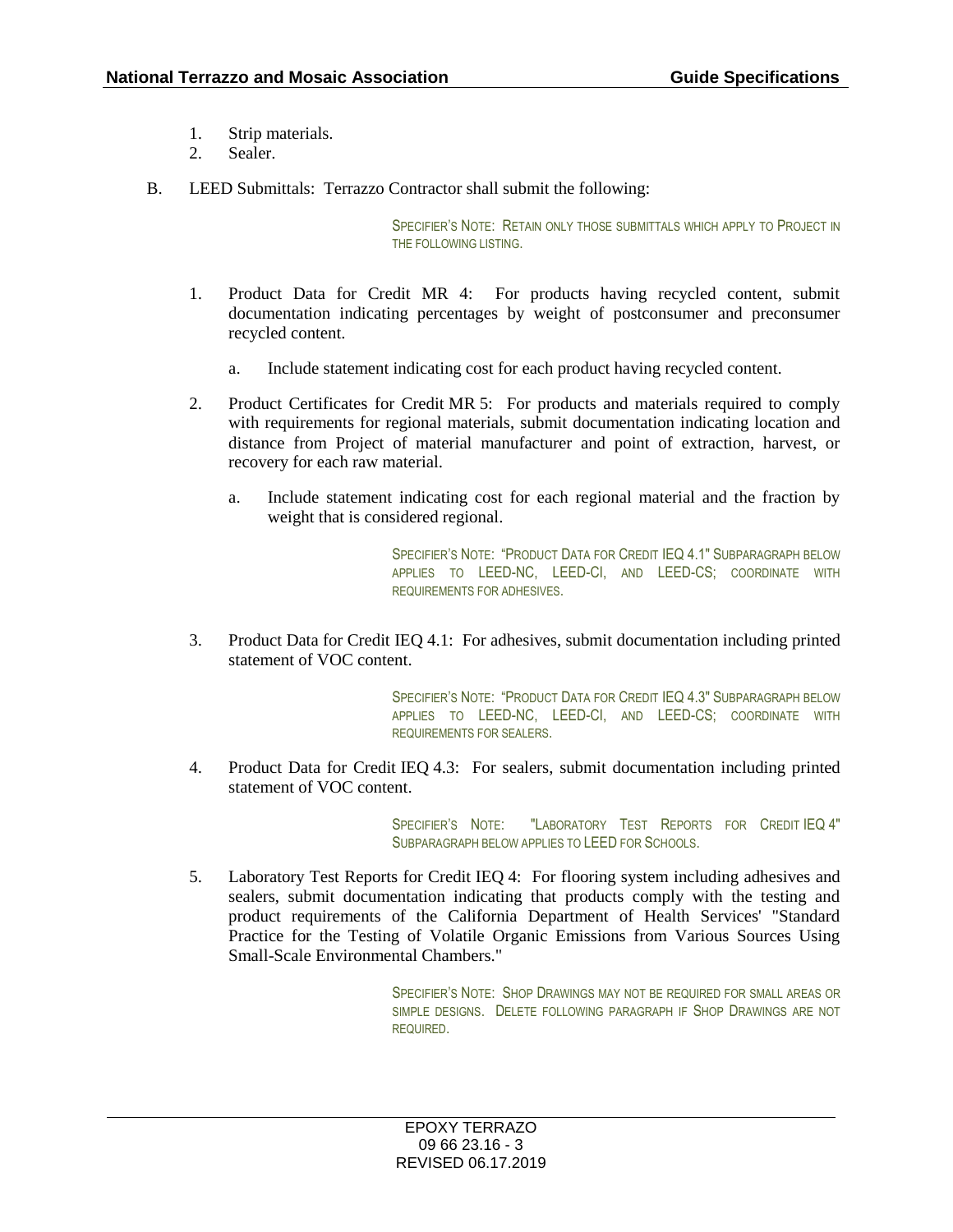C. Shop Drawings: Terrazzo Contractor shall prepare and submit Shop Drawings that include plans, elevations, sections, component details and attachments to other work. Include terrazzo installation requirements. Show layout of the following:

> SPECIFIER'S NOTE: RETAIN ONLY THOSE ITEMS WHICH APPLY TO PROJECT IN THE FOLLOWING LISTING.

- 1. Divider strips.
- 2. Expansion joint strips.
- 3. Accessory strips.
- 4. Abrasive strips.
- 5. Stair treads, risers and landings.
- 6. Terrazzo patterns.
- 7. <**Insert requirements**>

SPECIFIER'S NOTE: KEEP PARAGRAPH BELOW FOR RELATIVELY SMALL AND SIMPLE PROJECTS WHERE TERRAZZO COLORS AND PATTERNS HAVE ALREADY BEEN SELECTED. DELETE PARAGRAPH IF KEEPING "SAMPLES FOR INITIAL SELECTION" OR "SAMPLES FOR VERIFICATION" PARAGRAPHS BELOW.

- D. Samples:
	- 1. Terrazzo Contractor shall prepare and submit a maximum of three samples, sizes [**6 by 6 inches**] [**12 by 12 inches**] for each color and type of terrazzo specified.

SPECIFIER'S NOTE: DELETE FOLLOWING PARAGRAPH IF PRECAST TERRAZZO IS NOT USED.

2. Terrazzo Contractor shall submit three samples, sizes **[6 by 6 inches] [12 by 12 inches]** for each color and type of precast terrazzo specified.

> SPECIFIER'S NOTE: KEEP PARAGRAPH BELOW FOR PROJECTS WHERE TERRAZZO COLORS WILL BE SELECTED DURING CONSTRUCTION FROM NTMA "COLOR PALETTE BROCHURE. DELETE PARAGRAPH WHERE TERRAZZO COLORS HAVE BEEN SELECTED AND ARE INDICATED ON THE DRAWINGS AND SPECIFICATIONS.

E. Samples for Initial Selection: Terrazzo Contractor shall submit NTMA "Color Palette Brochure" showing full range of colors and patterns available for each terrazzo type.

> SPECIFIER'S NOTE: KEEP PARAGRAPH BELOW FOR LARGER AND MORE COMPLEX PROJECT. DELETE PARAGRAPH WHERE TERRAZZO COLORS HAVE BEEN SELECTED AND ARE INDICATED ON THE DRAWINGS AND SPECIFICATIONS.

- F. Samples for Verification: Terrazzo Contractor shall prepare and submit samples for each type, material, color and pattern of terrazzo and accessory required showing the full range of color, texture and pattern variations expected.
	- 1. Terrazzo: [**6 by 6 inch**] [**12 by 12 inch**] samples
	- 2. Accessories: 6 inch long Samples of each type and kind of exposed strip item required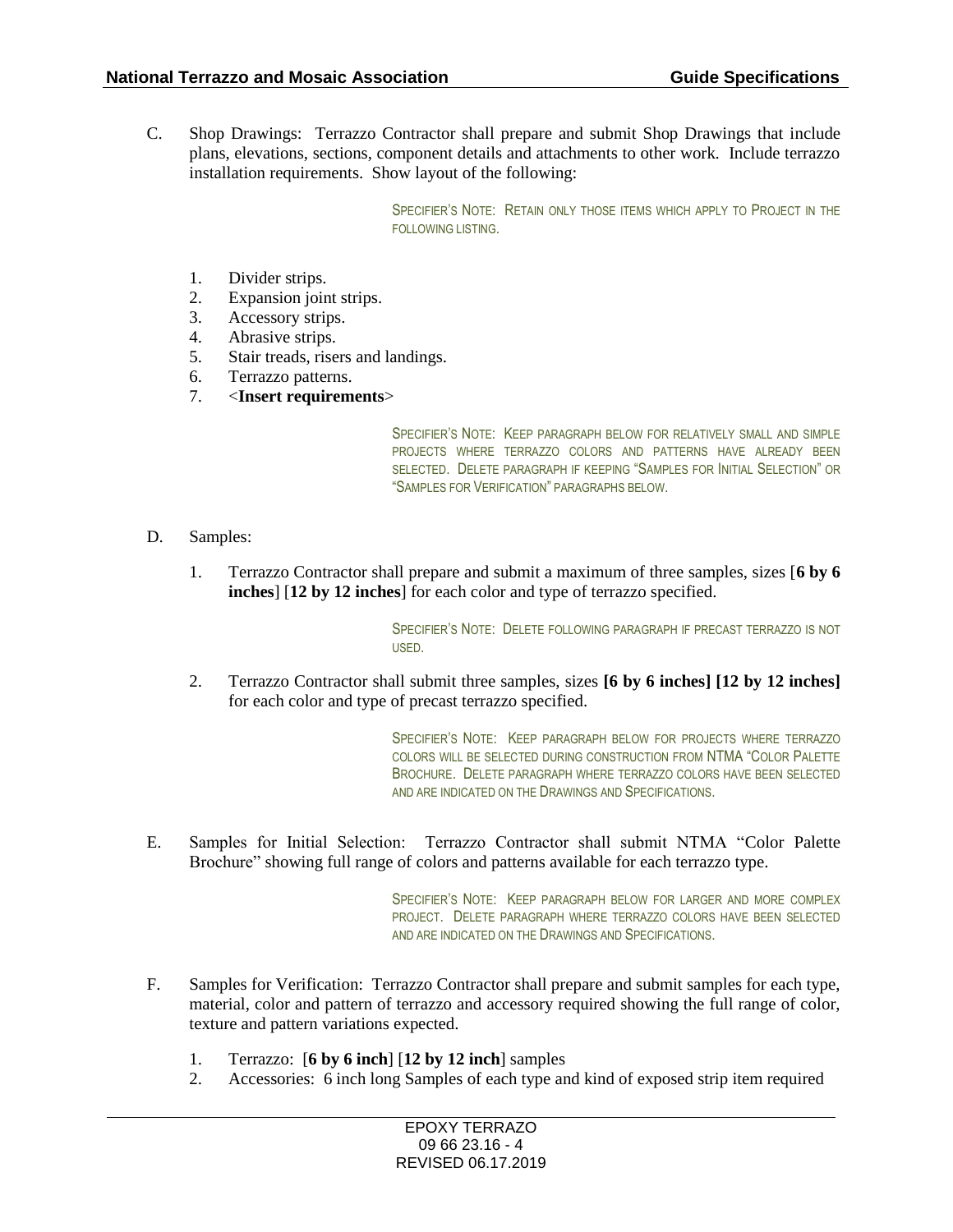SPECIFIER'S NOTE: DELETE FOLLOWING PARAGRAPH IF PRECAST TERRAZZO IS NOT USED.

3. Precast Terrazzo Units: Samples, sizes **[6 by 6 inches] [12 by 12 inches]** for each color and type of precast terrazzo specified.

## **1.05 INFORMATIONAL SUBMITTALS**

- A. Qualification Data: Terrazzo Contractor shall submit two copies of qualification data.
	- 1. Include list of projects indicating name and location of project, name of Owner, name and contact information for General Contractor, and name and contact information for Architect.
	- 2. Include letter from NTMA with the name of the Project and name of member, stating current member status.
- B. Material Certificates:
	- 1. Epoxy Resin: For each type of resin required indicating that materials meet specification requirements, by manufacturer.
	- 2. Aggregate: For each type of aggregate required indicating compatibility with terrazzo mix, signed by aggregate supplier.

### **1.06 CLOSEOUT SUBMITTALS**

A. Maintenance Literature: Terrazzo Contractor shall submit two copies of maintenance recommendations from NTMA.

# **1.07 QUALITY ASSURANCE**

- A. Acceptable Epoxy Resin Manufacturer: An Associate Member of the NTMA, experienced in manufacturing epoxy resin in accordance with NTMA standards and with a record of successful in-service performance, as well as sufficient production capacity to produce required materials.
- B. Acceptable Terrazzo Contractor: A Contractor Member of NTMA whose work has resulted in construction with a record of successful in-service performance.
	- 1. Installer shall have completed terrazzo installations within the past 5 years of scale and complexity similar to the proposed installation.
- C. Source Limitations for Aggregates: Terrazzo Contractor shall obtain each color, grade, type and variety of granular materials from sources with resources to provide materials of consistent quality in appearance and physical properties.

SPECIFIER'S NOTE: SIZE OF MOCKUP SHOULD BE DEPENDENT TO NUMBER OF COLORS AND PATTERNS. USUALLY A MOCKUP OF 50 TO 100 SQ. FT. SHOULD BE SUFFICIENT. DETAIL MOCKUP DESIRED ON DRAWINGS. KEEP REQUIREMENTS FOR MOCKUP FOR LARGER AND MORE COMPLEX PROJECTS.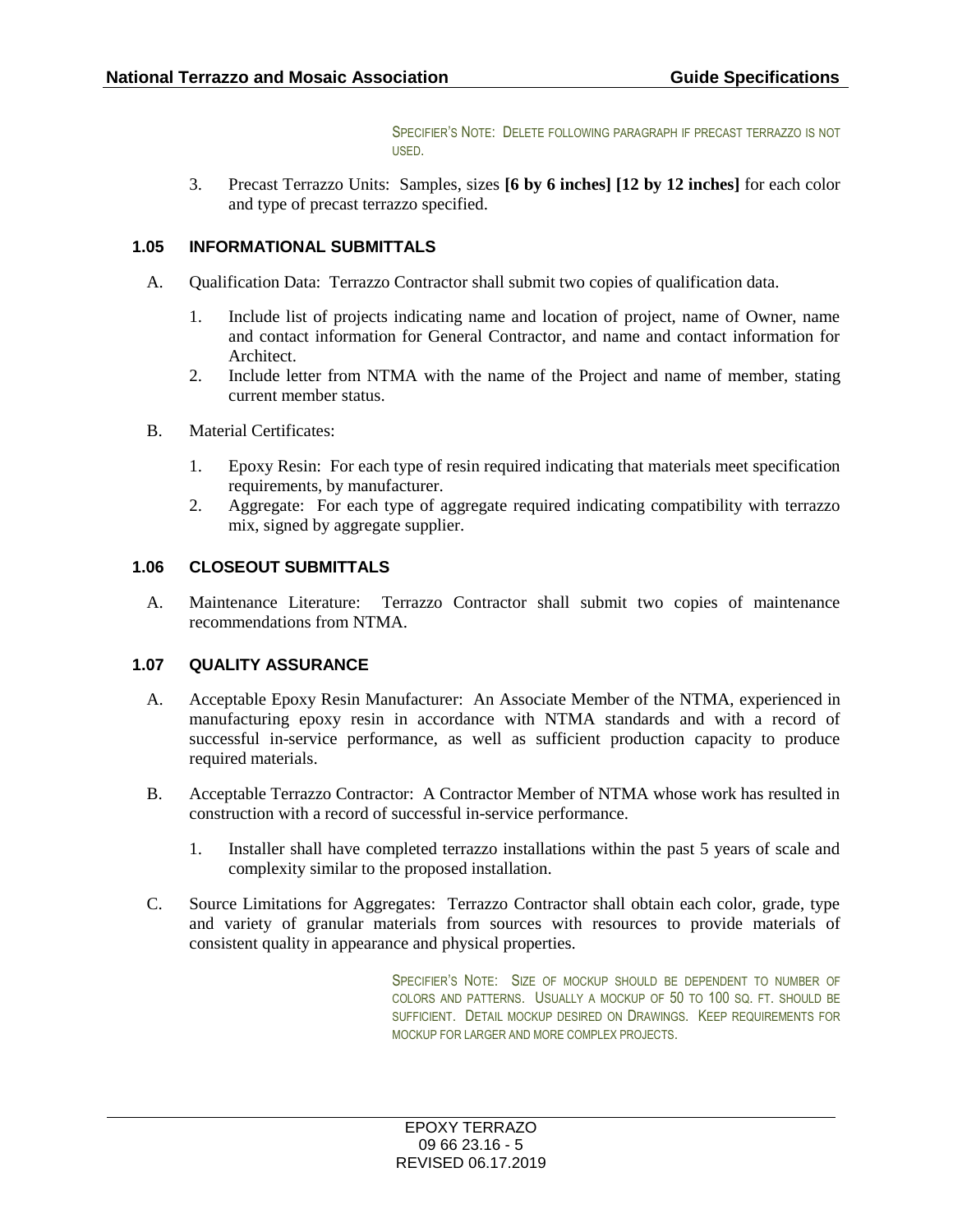- D. Mockups: Terrazzo Contractor shall construct mockup if required in bid or scope of work documents to verify selections made under Sample submittals and to demonstrate aesthetic effects and set quality standards for materials and execution.
	- 1. Build mockup as indicated on Drawings.
	- 2. Approved mockups may become part of the completed Work if undisturbed at time of Substantial Completion.

### **1.08 DELIVERY, STORAGE AND HANDLING**

- A. Materials shall be delivered to Project site in supplier's original wrappings and containers, labeled with source or manufacturer's name, material or product brand name, and lot number if any.
- B. Materials shall be stored in their original, undamaged packages and containers, in a location where they will not be exposed to direct sunlight.
	- 1. Epoxy components shall be stored in a space where the ambient temperature can be maintained 60 and 90 deg. F before use.

### **1.09 PROJECT CONDITIONS**

- A. General Contractor shall provide sufficient water, temporary heat and light, and adequate electric power with suitable outlets connected and distributed for use within 100 feet of any working space.
- B. General Contractor shall provide temporary enclosures and other suitable methods to protect adjacent spaces from damage during installation.
	- 1. Maintain ambient temperatures in the area to receive terrazzo at not less than 60 deg. F.
	- 2. Maintain adequate ventilation in the area to receive terrazzo.
- C. Terrazzo Contractor shall protect other adjacent work from water and dust generated by grinding operations.

### **1.10 GUARANTEE**

A. One year from date of substantial completion of terrazzo installation.

# **PART 2 - PRODUCTS**

### **2.01 PERFORMANCE**

- A. Recycled Content of Terrazzo Flooring Materials: Provide aggregates with a postconsumer recycled content plus one-half of preconsumer recycled content not less than <**Insert number**> percent.
- B. Regional Materials: Provide [**marble chips**] **[aggregate] [and] [sand]** that has been extracted, harvested, or recovered, as well as manufactured within 500 miles of Project site.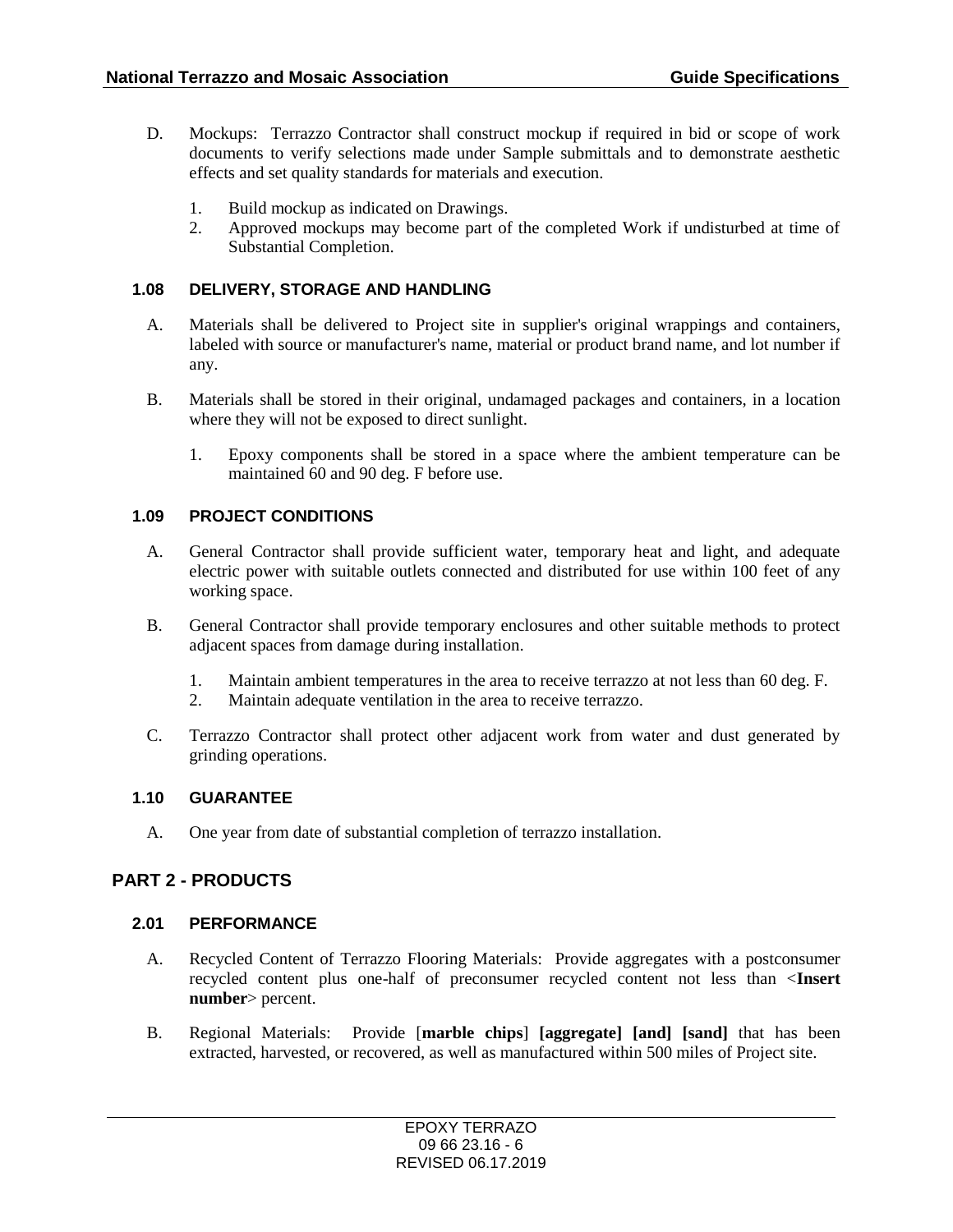SPECIFIER'S NOTE: RETAIN "LOW-EMITTING MATERIALS" PARAGRAPH BELOW IF REQUIRED FOR LEED FOR SCHOOLS CREDIT IEQ 4.

C. Low-Emitting Materials: Flooring system shall comply with the testing and product requirements of the California Department of Health Services' "Standard Practice for the Testing of Volatile Organic Emissions from Various Sources Using Small-Scale Environmental Chambers."

> SPECIFIER'S NOTE: THE FOLLOWING DESCRIBES THE TYPE OF EPOXY RESIN FORMULATED SPECIFICALLY FOR EPOXY TERRAZZO INSTALLATIONS.

- D. Epoxy Resin:
	- 1. Test Specimens: Mix resin materials according to manufacturer's recommendation without aggregate added and cure for 7 days at 75 degrees plus or minus 2 deg. F and 50 percent plus / minus 2 percent relative humidity.
	- 2. Cured test specimens shall meet or exceed the following requirements:
		- a. Hardness: 60 to 85 per ASTM D 2240, Shore D.
		- b. Minimum Tensile Strength: 3000 psi per ASTM D 638 for a 2-inch specimen made using a "C" die per ASTM D 412.
		- c. Minimum Compressive Strength: 10,000 psi per ASTM D 695, Specimen B cylinder.
		- d. Chemical Resistance: No deleterious effects by contaminants listed below after seven-day immersion at room temperature per ASTM D 1308.
			- 1) Distilled Water.
			- 2) Mineral Oil.
			- 3) Isopropanol.
			- 4) Ethanol.
			- 5) Soap solution at 1 percent.
			- 6) Sodium hydroxide at 10 percent solution.
			- 7) Hydrochloric acid at 10 percent solution.
			- 8) Hydrochloric acid at 30 percent solution.
			- 9) Detergent Solution at 0.025.
			- 10) Acetic Acid at 5 percent solution.
- E. Epoxy Resin with Aggregate:
	- 1. Test Specimens:
		- a. Mix epoxy resin according to manufacturer's recommendations and blend one volume of epoxy resin with 3 volumes of marble aggregate, consisting of:
			- 1) 60 percent No. 1 chip.
			- 2) 40 percent No. 0 chip.
		- b. Grind and grout with epoxy resin finished to a nominal 1/4 inch thickness.
		- c. Cure specimens 7 days at 75 deg. F plus / minus 2 deg. and 50 percent plus / minus 2 percent relative humidity.
	- 2. Cured epoxy terrazzo specimens shall nominally meet the following requirements: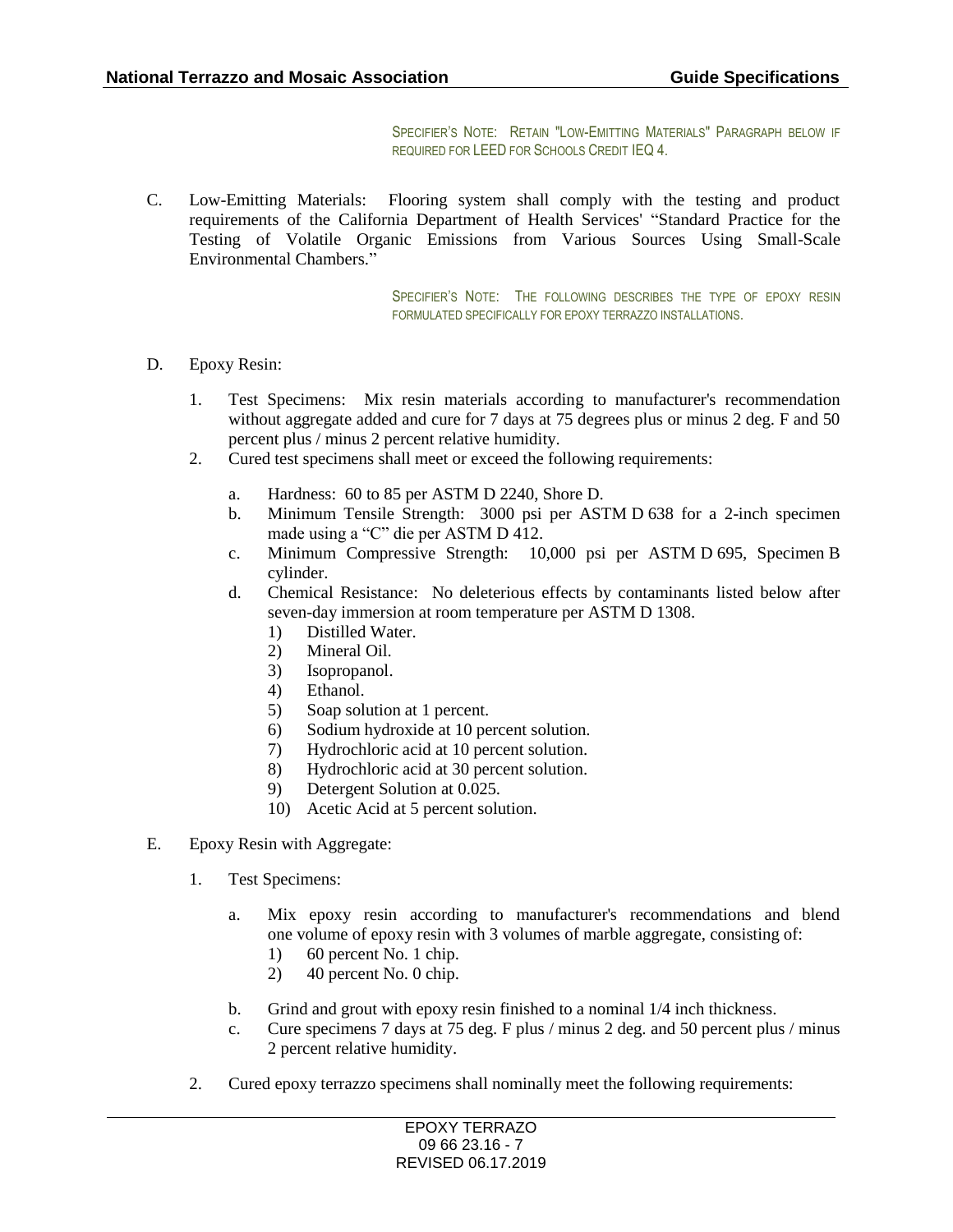- a. Flammability: Self- extinguishing, extent of burning 1/4 inch maximum according to ASTM D 635.
- b. Coefficient of Linear Thermal Expansion: 0.000025 inch/inch per degree F per ASTM C531.

SPECIFIER'S NOTE: ASTM C531 IS CONDUCTED IN A TEMPERATURE RANGE FROM MINUS 30C TO 30C. THIS TEST RANGE IS TO OBTAIN A SPECIFIC RESULT AND DOES NOT REFLECT "IN USE" TEMPERATURE CONDITIONS.

F. Bond Strength of Epoxy Terrazzo: 300 psi in concrete according to ASTM D7234 (modified to cut slightly into concrete).

### **2.02 MATERIALS**

- A. Epoxy Resin Matrix: Two-component, high solids product complying with specified performance requirements.
	- 1. Color: As required for mix indicated.
- B. Primer: As recommended, manufactured and supplied by epoxy resin manufacturer.

SPECIFIER'S NOTE: SELECT TYPES OF AGGREGATES TO BE INCLUDED IN EPOXY TERRAZZO MIX.

#### C. Aggregates: [**Marble,**] [**glass,**] [**synthetic**] [**and**] [**metal**].

- 1. Comply with NTMA gradation standards.
- 2. Abrasion and Impact Resistance: Loss of 40 percent or less when tested according to ASTM C 131 (LA Abrasion).
- 3. Aggregates shall contain no deleterious or foreign matter.

SPECIFIER'S NOTE: OTHER DECORATIVE MATERIALS THAT DO NOT COMPLY WITH REQUIREMENTS SPECIFIED ABOVE MAY BE USED AFTER CONSULTING WITH THE TERRAZZO CONTRACTOR FOR SPECIFIC USAGE GUIDELINES AND RECOMMENDATIONS.

- D. Divider Strips:
	- 1. Material: [**White alloy of zinc**] [**Aluminum**] [**Brass**].
	- 2. Strip Thickness: 16 gauge.
	- 3. Type: "L" strip: 3/8 inch by 1/2 inch.

SPECIFIER'S NOTE: DELETE FOLLOWING SUBPARAGRAPH IF HEAVY TOP DIVIDER STRIPS ARE NOT USED

4. Heavy Top Thickness: [**1/8 inch**] [**1/4 inch**].

SPECIFIER'S NOTE: DELETE FOLLOWING IF ABRASIVE STRIPS ARE NOT INCLUDED.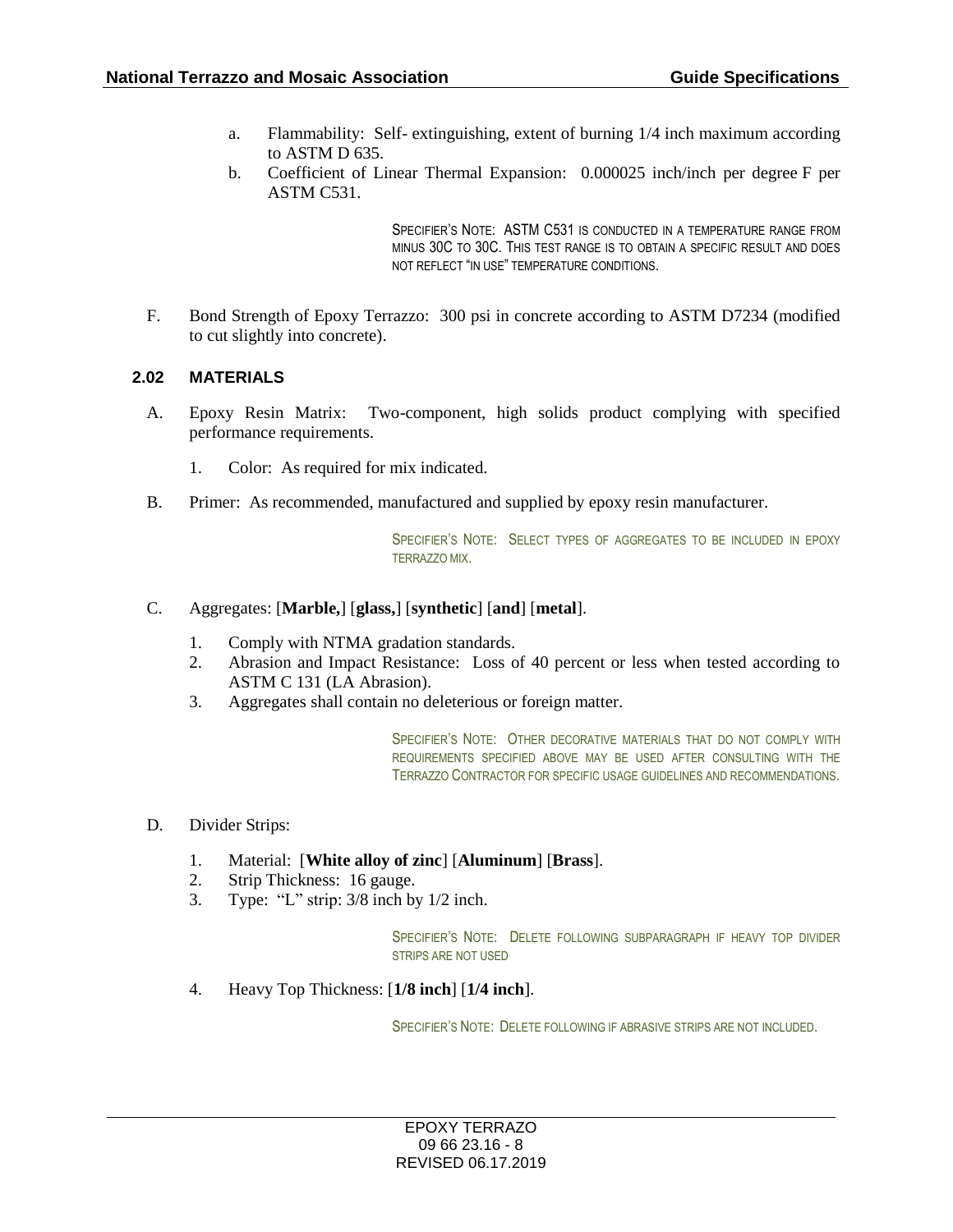- E. Abrasive Strips: [**Three-line**] [**Two-line**] [**One-line**] [**Abrasive nosing strip and two-line**] <**Insert requirements**> abrasive inserts at nosing. Silicon carbide or aluminum oxide, or combination of both, in epoxy resin binder and set in channel
	- 1. Width: 1/2 inch
	- 2. Depth: As required by terrazzo thickness
	- 3. Length: [**4 inches less than stair width**] [**As indicated**] <**Insert dimension**>.
	- 4. Color: [**Black**] [**Darker than terrazzo, as selected by Architect**] <**Insert requirements**>

SPECIFIER'S NOTE: DELETE FOLLOWING PARAGRAPH IF PRECAST TERRAZZO UNITS ARE NOT REQUIRED.

### **2.03 PRECAST TERRAZZO**

- A. Precast Terrazzo Base: Minimum 3/8-inch-thick, epoxy terrazzo units cast in maximum lengths possible, but not less than 36 inches. Comply with precast manufacturer's written recommendations for fabricating precast terrazzo base units in sizes and profiles indicated.
	- 1. Type: [**As indicated**] [**Coved with minimum 3/4-inch radius**] [**Straight**] [**Splayed**] <**Insert requirements**>.

SPECIFIER'S NOTE: RETAIN FIRST OPTION IN "TOP EDGE" SUBPARAGRAPH BELOW IF TOP EDGE IS CONCEALED.

- 2. Top Edge: [**Straight, unfinished**] [**Beveled with polished top surface**] [**Radius edge with polished top surface**] <**Insert requirements**>.
- 3. Outside Corner Units: With finished returned edges or mitered at outside corner.
- 4. Color, Pattern, and Finish: [**As selected by Architect from full range of industry colors**] [**Match Architect's sample**] [**Match adjacent poured-in-place terrazzo flooring border**] [**Match adjacent poured-in-place terrazzo flooring field**] [**As indicated**]<**Insert requirements**>.

SPECIFIER'S NOTE: RETAIN "PRECAST TERRAZZO UNITS" PARAGRAPH BELOW FOR PRECAST TERRAZZO STAIR TREADS, RISERS, OR LANDINGS. FOLLOWING ASSUMES THAT PRECAST UNITS ARE FULLY SUPPORTED. DETAIL PROFILE, ANCHORAGE, AND OTHER REQUIREMENTS ON DRAWINGS OR INSERT BELOW. COPY AND RE-EDIT IF MORE THAN ONE TYPE IS REQUIRED; INSERT A UNIQUE DESIGNATION FOR EACH TYPE AND INDICATE LOCATIONS ON DRAWINGS. PRECAST TERRAZZO STAR UNITS ARE RECOMMENDED FOR INSTALLATION OVER CONCRETE, STEEL PLATE, OR STEEL PAN STAIRS.

- B. Precast Terrazzo Stair Units: Minimum [**3/4-inch-**] <**Insert dimension**> thick terrazzo stair units. Comply with precast manufacturer's written recommendations for fabricating precast terrazzo units in sizes and profiles indicated. Reinforce units as required by unit sizes, profiles, and thicknesses and as recommended by manufacturer. Finish exposed-to-view edges and reveals to match face finish. Ease exposed edges to 1/8-inch radius.
	- 1. Provide the following types of precast stair units:
		- a. Stair treads.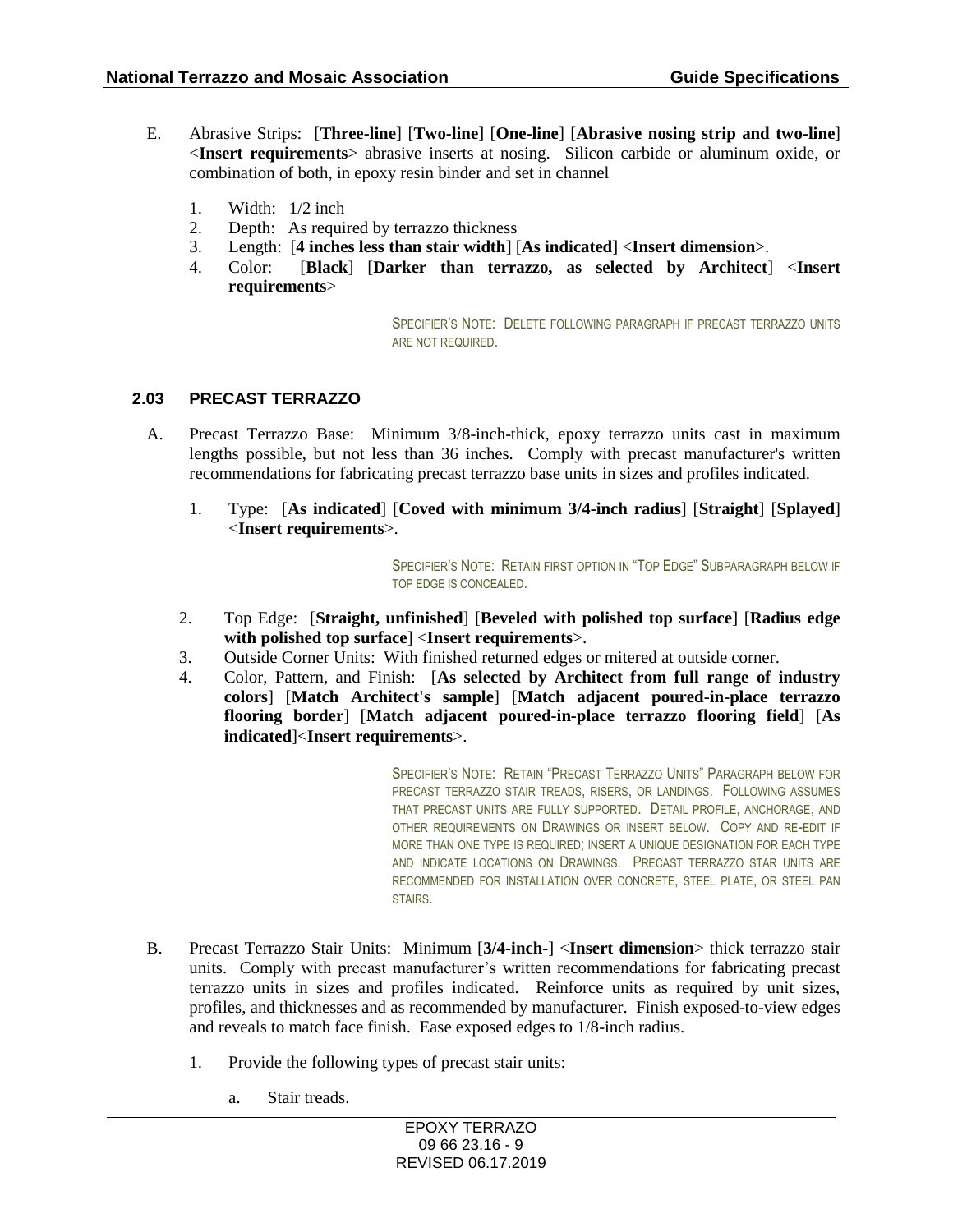- b. Stair risers.
- c. Stair landings.
- d. <**Insert item**>.

SPECIFIER'S NOTE: COORDINATE "COLOR, PATTERN, AND FINISH" SUBPARAGRAPH BELOW WITH ANY PRECAST UNITS IN LIST ABOVE. RE-EDIT IF TREADS, RISERS, OR LANDING UNITS ARE DIFFERENT.

2. Color, Pattern, and Finish: [**As selected by Architect from full range of industry colors**] [**Match Architect's sample**] [**Match adjacent poured-in-place terrazzo flooring border**] [**Match adjacent poured-in-place terrazzo flooring field**] [**As indicated**]<**Insert requirements**>.

> SPECIFIER'S NOTE: KEEP ONE OF THE FOLLOWING TYPES OF SETTING MATERIALS FOR INSTALLING PRECAST TERRAZZO OR KEEP BOTH IF SETTING MATERIAL IS TERRAZZO CONTRACTOR'S OPTION.

- C. Setting Materials for Precast Terrazzo: One of the following acceptable to the manufacturer of precast terrazzo units.
	- 1. Latex-Portland Cement Mortar (Thin Set): ANSI A118.4.

SPECIFIER'S NOTE: EPOXY IS RECOMMENDED FOR INSTALLATION OVER STEEL SUBSTRATES BUT CAN BE USED WITH OTHER SUBSTRATES. THIN SET LATEX-PORTLAND CEMENT MORTAR IS NOT RECOMMENDED FOR METAL SUBSTRATES.

2. Epoxy Adhesive: Two component, compatible with terrazzo units and substrate[**.**][**, with a VOC content of 65 g/L or less when calculated according to 40 CFR 59, Subpart D (EPA Method 24).**][**, that complies with the testing and product requirements of the California Department of Health Services' "Standard Practice for the Testing of Volatile Organic Emissions from Various Sources Using Small-Scale Environmental Chambers."**]

#### **2.04 MISCELLANEOUS ACCESSORIES**

- A. Sealer: Terrazzo Contractor shall provide a non-ambering, clear sealer that is chemically neutral; does not impair terrazzo aesthetics or physical properties; is recommended by terrazzo matrix manufacturer. Sealers shall comply with the following:
	- 1. Comply with requirements of authorities having jurisdiction.
	- 2. Comply with ASTM D 2047.

SPECIFIER'S NOTE: RETAIN ONLY ONE OPTION IN THE FOLLOWING PARAGRAPH.

3. Water Based Sealer Properties: With pH factor between 7 and 10.

SPECIFIER'S NOTE: RETAIN ONLY PARAGRAPH ABOVE TO RESTRICT SEALERS TO THOSE THAT ARE WATER BASED. RETAIN PARAGRAPH BELOW IF SOLVENT BASED SEALERS ARE PERMITTED.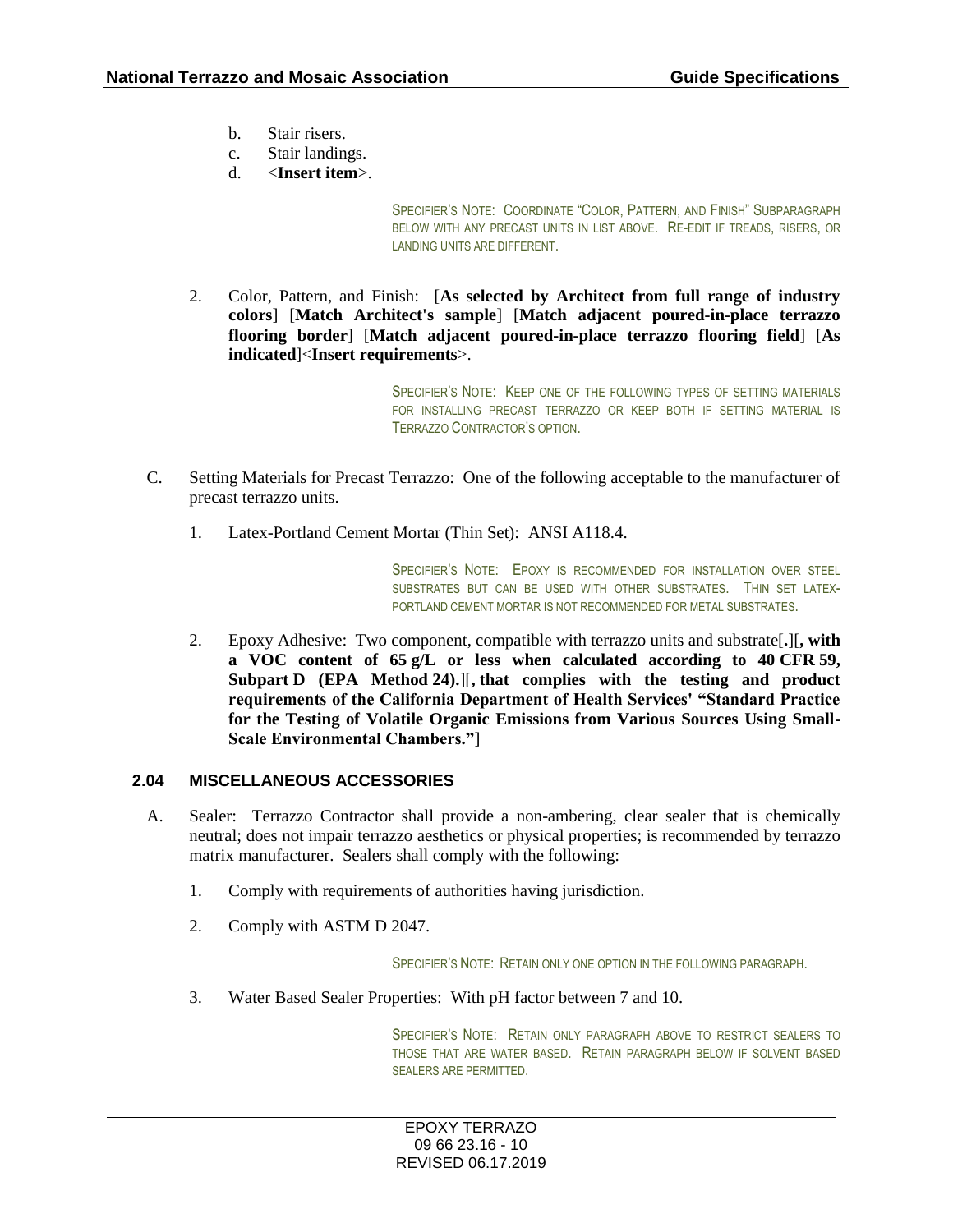4. Solvent Based Sealer Properties: Flashpoint at 80 deg. F or above according to ASTM D 56.

> SPECIFIER'S NOTE: RETAIN PARAGRAPH BELOW IF REQUIRED FOR LEED-NC, LEED-CI, OR LEED-CS CREDIT IEQ 4.3.

5. Sealers shall have a VOC content of 200  $g/L$  or less when calculated according to 40 CFR 59, Subpart D (EPA Method 24).

> SPECIFIER'S NOTE: BOTH OF THE FOLLOWING PRODUCTS WILL BE REQUIRED OVER CONCRETE SLABS WITH LIGHTWEIGHT AGGREGATES. EITHER OR BOTH MAY BE REQUIRED OVER CONCRETE SLABS WITH STANDARD AGGREGATES.

> SPECIFIER'S NOTE: USE THE FOLLOWING IF INDICATED BY MOISTURE TEST RESULTS. MAY BE REQUIRED FOR CERTAIN EXISTING SLABS ON GRADE, AND MAY BE REQUIRED FOR NEW CONSTRUCTION WHERE SLABS CANNOT BE ADEQUATELY DRIED BEFORE TERRAZZO IS INSTALLED. CAN BE PROVIDED AT EXTRA COST TO OTHERS, BUT MUST BE RECOMMENDED, PRODUCED AND SUPPLIED BY APPROVED TERRAZZO RESIN MANUFACTURER. MAY BE SPECIFIED AS AN ALTERNATE.

> SPECIFIER'S NOTE: RETAIN FOLLOWING IN BASE BID FOR INSTALLATIONS OVER CONCRETE SLABS WITH LIGHTWEIGHT AGGREGATES.

B. Moisture Mitigation: Two-component, high solids, moisture tolerant, high density, low odor, epoxy-based product produced by epoxy terrazzo resin manufacturer specifically recommended to reduce alkalinity levels and moisture emission to not more than 3 lbs/ per 1000 sq. ft per 24 hours. [**If required, shall be an extra cost to others**]

> SPECIFIER'S NOTE: KEEP THE FOLLOWING WHERE THERE IS EXCESSIVE CRACKING. MAY BE SPECIFIED AS AN ALTERNATE OR A UNIT PRICE ALLOWANCE.

> SPECIFIER'S NOTE: RETAIN OPTION FOR INSTALLATIONS OVER CONCRETE SLABS WITH LIGHTWEIGHT AGGREGATES.

> SPECIFIER'S NOTE: CRACK SUPPRESSION/ISOLATION MEMBRANES ARE INTENDED TO DEAL WITH HORIZONTAL MOVEMENT, NOT VERTICAL MOVEMENT AT CRACKS.

C. Crack Suppression/Isolation Membrane: As recommended, produced and supplied by approved terrazzo resin formulator, having minimum 120 percent elongation potential per ASTM D 412. [**If required, shall be an extra cost to others**].

### **2.05 MIXES**

A. Terrazzo Selection: Terrazzo Contractor shall provide standard terrazzo mix(es) according to the following:

> SPECIFIER'S NOTE: USUALLY KEEP ONLY ONE OF THE FOLLOWING SUBPARAGRAPHS FOR SPECIFYING TERRAZZO MIX COLOR

EPOXY TERRAZO 09 66 23.16 - 11 REVISED 06.17.2019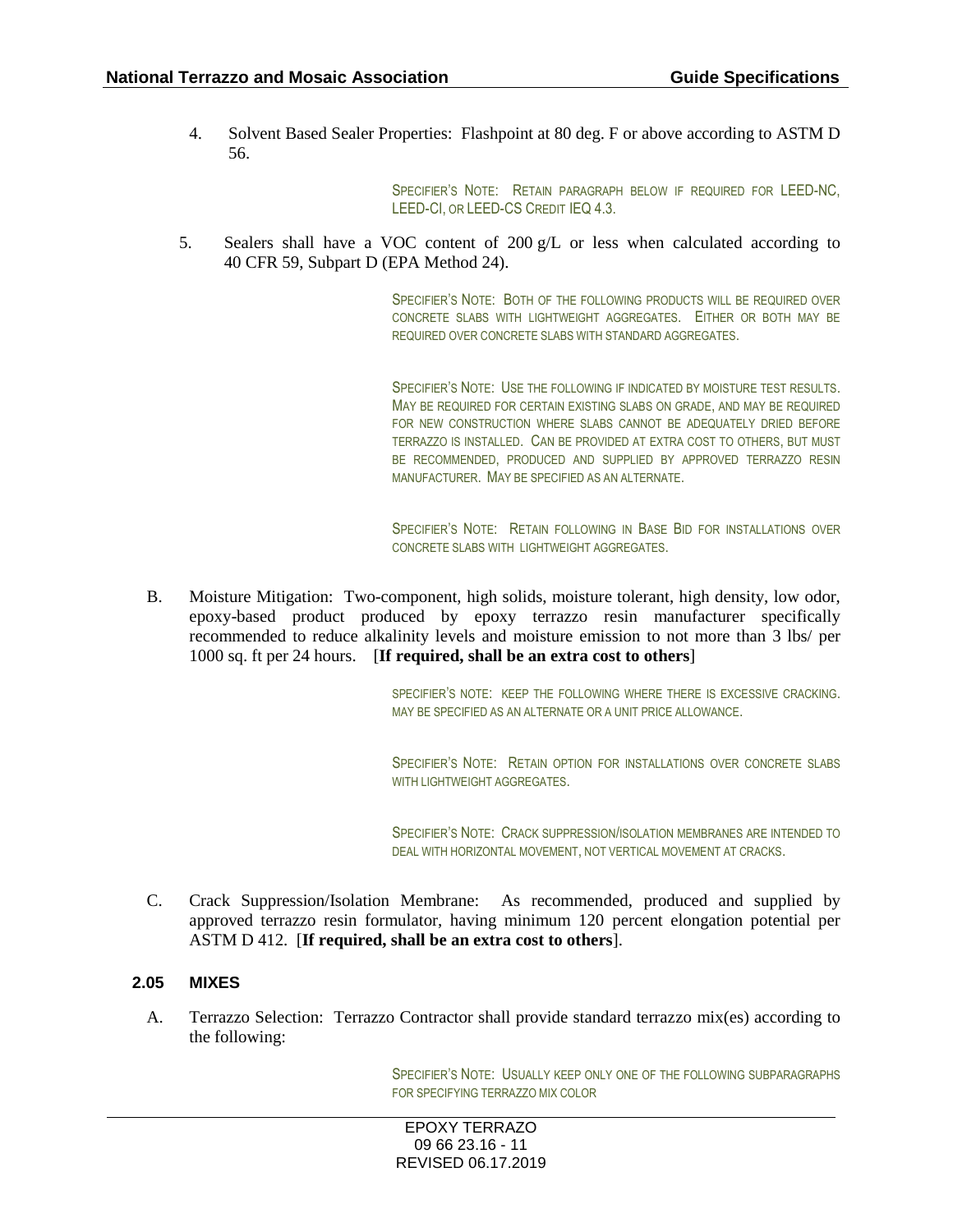SPECIFIER'S NOTE: RETAIN FOLLOWING IF SPECIFYING A COLOR FROM A NTMA PLATE NO. FOR EPOXY TERRAZZO.

1. NTMA Plate No. <**Insert NTMA color plate no.**>

SPECIFIER'S NOTE: RETAIN FOLLOWING IF COLOR WILL BE CHOSEN FROM A NTMA PLATE NO. AFTER CONTRACT IS AWARDED.

2. Mix Color: [**As selected by Architect from NTMA color plates**] <**Insert NTMA color plate designation**>

> SPECIFIER'S NOTE: RETAIN FOLLOWING IF A CUSTOM COLOR HAS BEEN CHOSEN AND A MIX WILL BE SPECIFIED. MODIFY AS REQUIRED FOR DESIRED MIX. PERCENTAGES MUST ADD UP TO 100 PERCENT. COPY IF ADDITIONAL MIX REQUIREMENTS ARE NEEDED. DO NOT KEEP THE FOLLOWING IF CHOOSING FROM NTMA'S STANDARD TERRAZZO PLATES.

- 3. Custom Mix Color and Pattern:
	- a. Color No. 1:
		- 1) Epoxy Resin Color: <**insert manufacturer's designation**>
		- 2) Chips: [**No. 1**][**No. 2**] <**insert grade of chip>**<**insert percentage**> percent
		- 3) Chips: [**No. 1**][**No. 2**] <**insert grade of chip>**<**insert percentage**> percent
		- 4) Chips: [**No. 1**][**No. 2**] <**insert grade of chip>**<**insert percentage**> percent
	- b. Color No. 2:
		- 1) Epoxy Resin Color: <**insert manufacturer's designation**>
		- 2) Chips: [**No. 1**][**No. 2**] <**insert grade of chip>**<**insert percentage**> percent
		- 3) Chips: [**No. 1**][**No. 2**] <**insert grade of chip>**<**insert percentage**> percent
		- 4) Chips: [**No. 1**][**No. 2**] <**insert grade of chip>**<**insert percentage**> percent
	- c. Color for Base:
		- 1) Epoxy Resin Color: <**insert manufacturer's designation**>
		- 2) Chips: [**No. 1**] <**insert grade of chip**> <**insert percentage**> percent
		- 3) Chips: [**No. 1**] <**insert grade of chip**> <**insert percentage**> percent
		- 4) Chips: [**No. 1**] <**insert grade of chip**> <**insert percentage**> percent

SPECIFIER'S NOTE: RETAIN FOLLOWING IF A CUSTOM COLOR HAS BEEN CHOSEN AND MATCHING AN APPROVED SAMPLE WILL BE REQUIRED OR IF TERRAZZO IS REQUIRED TO MATCH AN EXISTING INSTALLATION.

- 4. Custom Mix Color and Pattern: [**Match Architect's sample**] [**Match existing**]
- B. Proportions for Epoxy Terrazzo Topping: Comply with resin supplier's recommendations.
- C. Mixing of Terrazzo Topping: Mix epoxy components with aggregates in accordance with manufacturer's recommendations.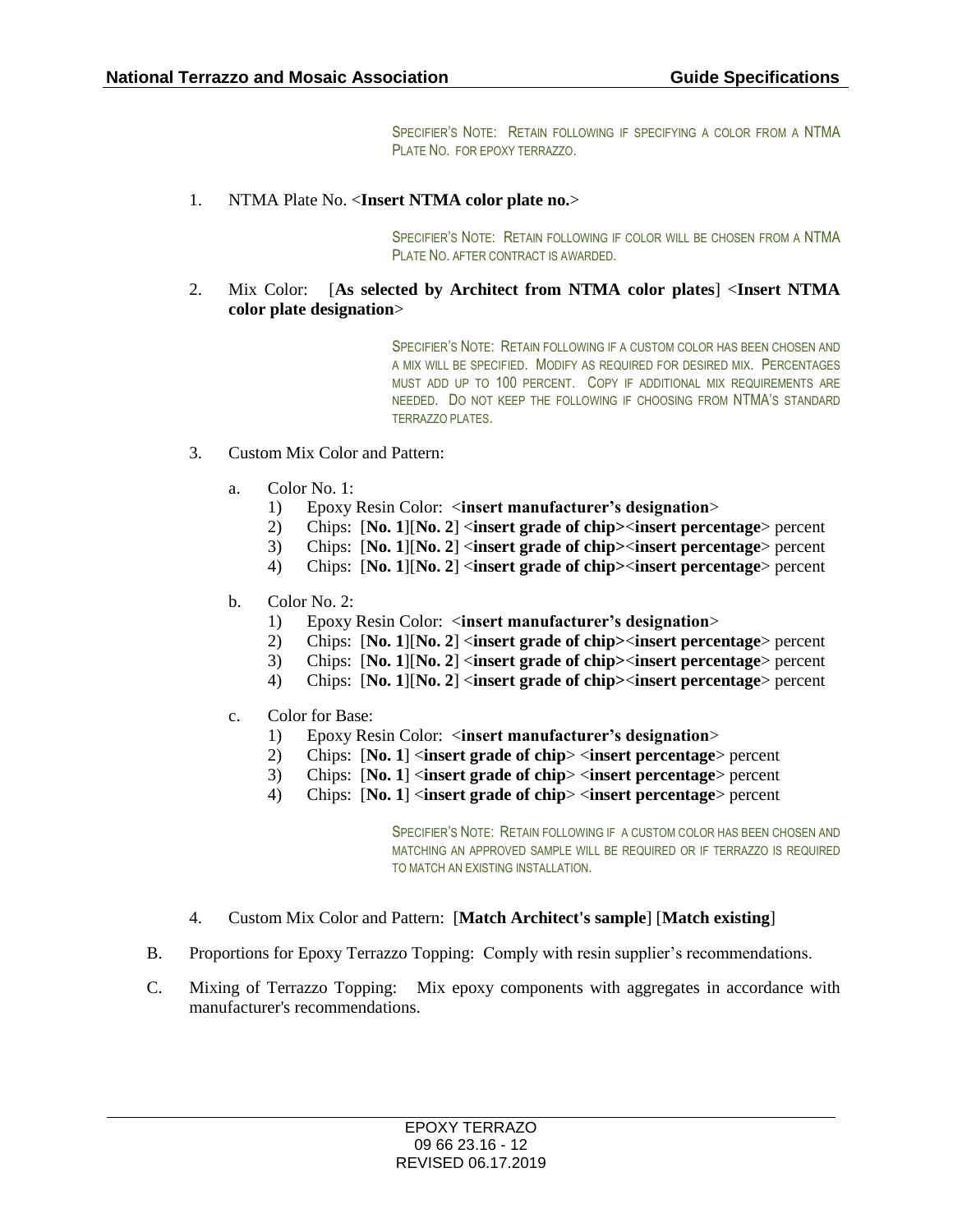# **PART 3 - EXECUTION**

### **3.01 EXAMINATION**

A. The General Contractor and Architect shall examine substrates and areas, with Terrazzo Contractor present, for compliance with requirements for installation tolerances and other conditions affecting performance of the work.

> SPECIFIER'S NOTE: EPOXY TERRAZZO IS NOT INTENDED TO LEVEL SUBSTRATE AND WILL ONLY FOLLOW THE CONTOUR OF THE CONCRETE SLAB. SUBFLOOR SHALL NOT VARY MORE THAN 1/4 INCH FROM TRUE PLANE IN 10 FEET.

> SPECIFIER'S NOTE: EPOXY TERRAZZO IS NOT INTENDED TO LEVEL SUBSTRATE AND WILL ONLY FOLLOW THE CONTOUR OF THE CONCRETE SLAB. SUBFLOOR SHALL NOT VARY MORE THAN 1/4 INCH FROM TRUE PLANE IN 10 FEET.

- 1. Slab Flatness Tolerance: Subfloor is not to vary more than 1/4 inch from true plane in a 10 foot span.
- 2. Cracks: Locate cracks and joints in concrete substrates. Verify location of control joints and expansion joints in epoxy terrazzo flooring.
	- a. If required to prevent cracks in concrete substrates transmitting through epoxy terrazzo flooring, the Terrazzo Contractor shall make a written recommendation to install a crack suppression membrane and include specific recommendations on type and location.
- B. The General Contractor shall retain the services of an independent testing laboratory to verify that concrete substrates are dry by one of the methods below and moisture-vapor emissions are within acceptable levels according to epoxy resin manufacturer's written instructions.
	- 1. Perform relative humidity test using in situ probes, ASTM F 2170. Proceed with installation only after substrates have a maximum 75 percent relative humidity level measurement.
	- 2. Perform anhydrous calcium chloride test, ASTM F 1869. Proceed with application of resinous flooring only after substrates have maximum moisture-vapor-emission rate of 3 lb of water/1000 sq. ft. of slab area in 24 hours.
	- 3. If required to prevent moisture vapor transmission in concrete substrates, the Terrazzo Contractor shall make a written recommendation to install moisture mitigation materials and include specific recommendations on type and location.
- C. The General Contractor shall be responsible for correcting non-conforming concrete substrates using materials compatible with epoxy terrazzo flooring system and as approved by the Terrazzo Contractor.
	- 1. Materials used to correct nonconforming conditions must be compatible with the selected epoxy system and be approved by the manufacturer of epoxy resin materials and Terrazzo Contractor.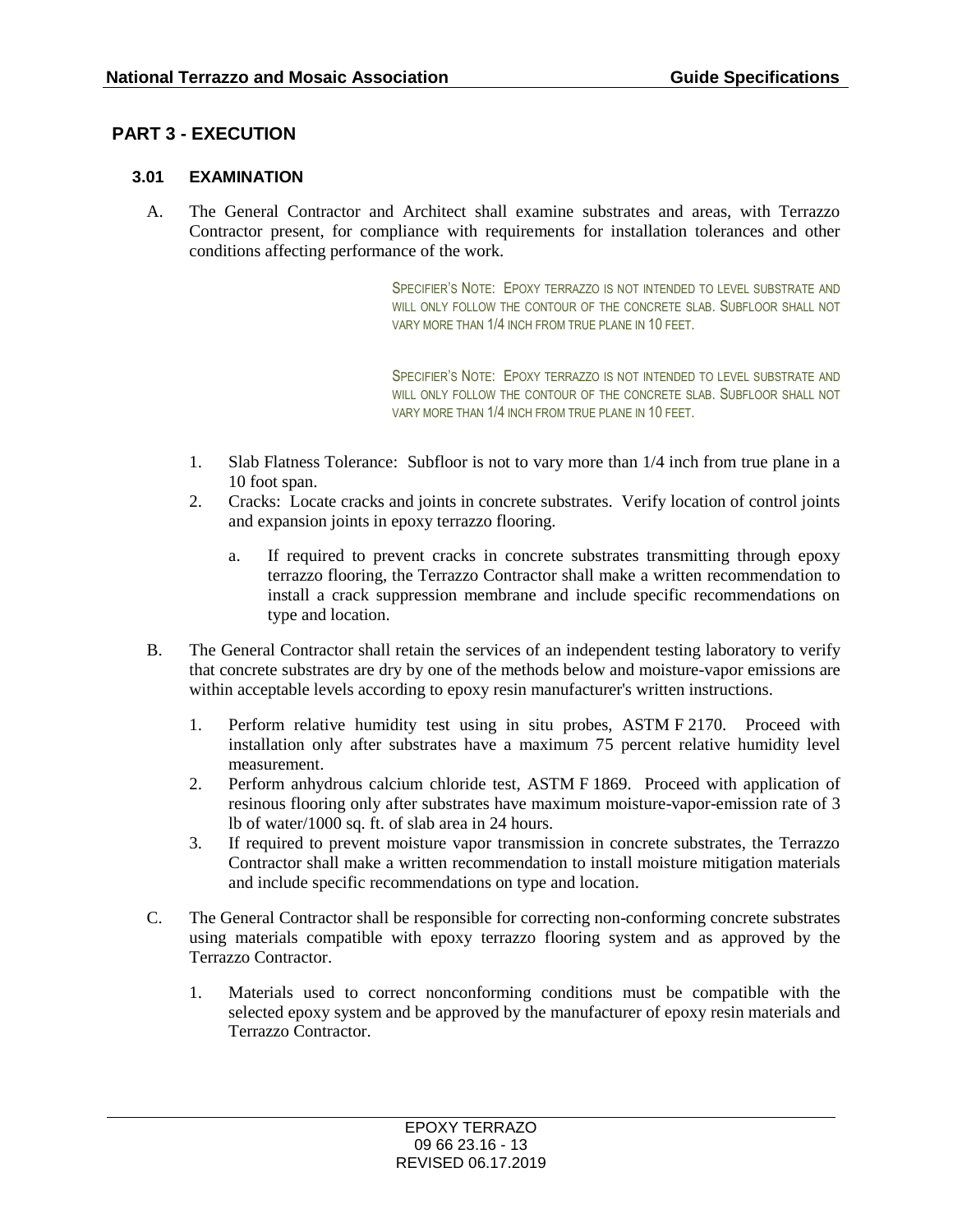D. Terrazzo Contractor shall proceed with installation only after unsatisfactory conditions, including flatness tolerances, cracking, and excessive moisture vapor transmission have been corrected.

### **3.02 PREPARATION**

- A. General Contractor shall broom clean area to receive terrazzo to remove loose chips and all foreign matter.
- B. Terrazzo Contractor shall mechanically abrade concrete surface.

SPECIFIER'S NOTE: WHEN DETERMINED NECESSARY PER APPROVED MANUFACTURER'S RECOMMENDATION AT AN ADDITIONAL COST TO THE OWNER UNLESS CALLED FOR IN SPECIFICATION.

- C. Terrazzo Contractor shall provide moisture mitigation materials according to instructions and recommendations of moisture mitigation materials manufacturer. Cost for moisture mitigation materials and installation shall be [**included as an Alternate**] [**included as a Unit Cost**] [**an additional cost to the Owner under an approved Change Order**].
- D. Terrazzo Contractor shall provide flexible epoxy crack isolation/suppression membrane: Cost for materials and installation for installation over not more than five percent of the floor area receiving epoxy terrazzo shall be included in the Base Bid. Cost for additional materials and installation for installation [**included as an Alternate**] [**included as a Unit Cost**] [**an additional cost to the Owner under an approved Change Order**].

### **3.03 POURED-IN-PLACE TERRAZZO INSTALLATION**

- A. Strip Materials: Terrazzo Contractor shall install strip materials as follows:
	- 1. Divider and Control-Joint Strips:
		- a. Locate divider strips in locations indicated.
		- b. Install control joint strips back to back in locations indicated.
		- c. Install strips in epoxy adhesive without voids below strips.

SPECIFIER'S NOTE: RETAIN "ACCESSORY STRIPS" SUBPARAGRAPH BELOW FOR ACCESSORY STRIPS.

- 2. Accessory Strips: Install as required to provide a complete installation.
- B. Placing Terrazzo:
	- 1. Prime subfloor in accordance with manufacturer's recommendations.
	- 2. Proportion and thoroughly blend the materials.
	- 3. Place mixture to achieve specified thickness.

SPECIFIER'S NOTE: RETAIN "ABRASIVE STRIPS" SUBPARAGRAPH BELOW FOR ABRASIVE STRIPS. OPTION IS BASED ON NTMA RECOMMENDATIONS FOR PRECAST TERRAZZO STAIR TREADS.

EPOXY TERRAZO 09 66 23.16 - 14 REVISED 06.17.2019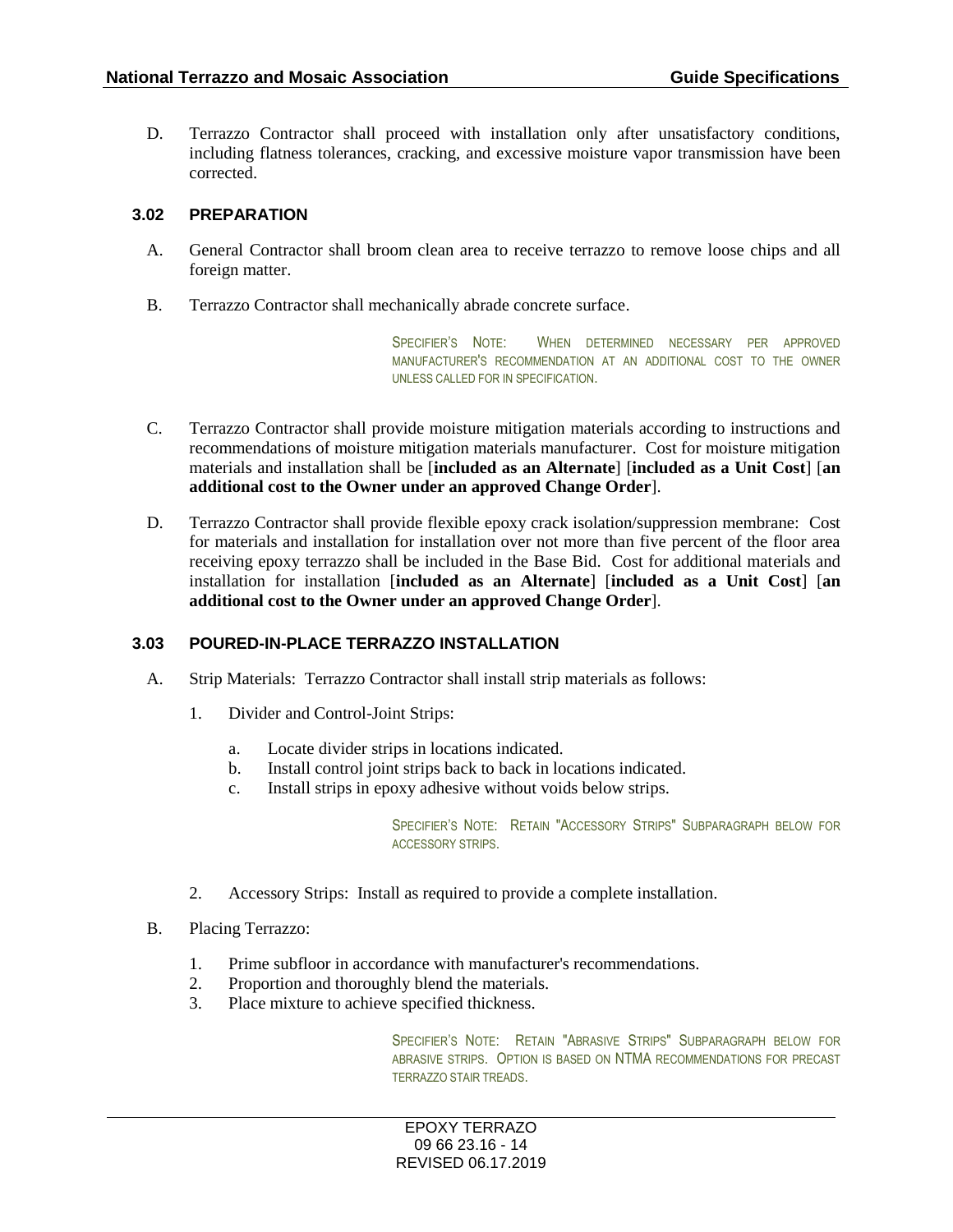- 4. Abrasive Strips: Install with surface of abrasive strip positioned 1/16 inch higher than terrazzo surface.
- C. Poured in Place Terrazzo Base: Terrazzo Contractor shall provide mix color for terrazzo base to match [**approved sample**] [**approved mockup**].
	- 1. Terrazzo Contractor shall place and finish terrazzo base at the same time the terrazzo floor is being installed.

SPECIFIER'S NOTE: DELETE THE FOLLOWING PARAGRAPH AND ASSOCIATED SUBPARAGRAPH IF TERRAZZO STAIRS ARE NOT USED. POURED IN PLACE TERRAZZO IS RECOMMENDED FOR INSTALLATION OVER CONCRETE STAIRS OR STEEL PAN STAIRS.

- D. Poured in Place Terrazzo Stairs: Terrazzo Contractor shall provide mix color for treads and risers to match [**main terrazzo field**] [**terrazzo border**] **[as indicated on Drawings]**.
	- 1. Place and finish terrazzo stair treads and risers at the same time the terrazzo floor is being installed.
- E. Finishing: Terrazzo Contractor shall finish the terrazzo topping as follows:
	- 1. Rough Grinding:
		- a. Grind with 24 or finer grit stones or with comparable diamond abrasives.
		- b. Follow initial grind with 60/80 grit stones or with comparable diamond abrasives.
	- 2. Grouting:
		- a. Clean terrazzo with clean water and rinse. Allow to dry.
		- b. Apply epoxy grout per manufacturer's instructions.
		- c. Allow grout to cure.
	- 3. Fine Grinding/Polishing: Grind with 120 grit or with comparable diamond abrasives until all grout is removed from surface.

SPECIFIER'S NOTE: UPON COMPLETION, TERRAZZO GENERALLY MATCHES APPROVED SAMPLES AND MOCKUPS.

- F. Terrazzo Cleaning: Terrazzo Contractor shall clean finished terrazzo as follows:
	- 1. Remove grinding residue from terrazzo surface.
	- 2. Wash terrazzo surfaces immediately after final grinding of terrazzo flooring with water and allow surfaces to dry thoroughly.
- G. Sealing: Terrazzo Contractor shall seal terrazzo according to sealer manufacturer's written instructions.

SPECIFIER'S NOTE: DELETE THE FOLLOWING ARTICLE IF PRECAST TERRAZZO UNITS ARE NOT USED.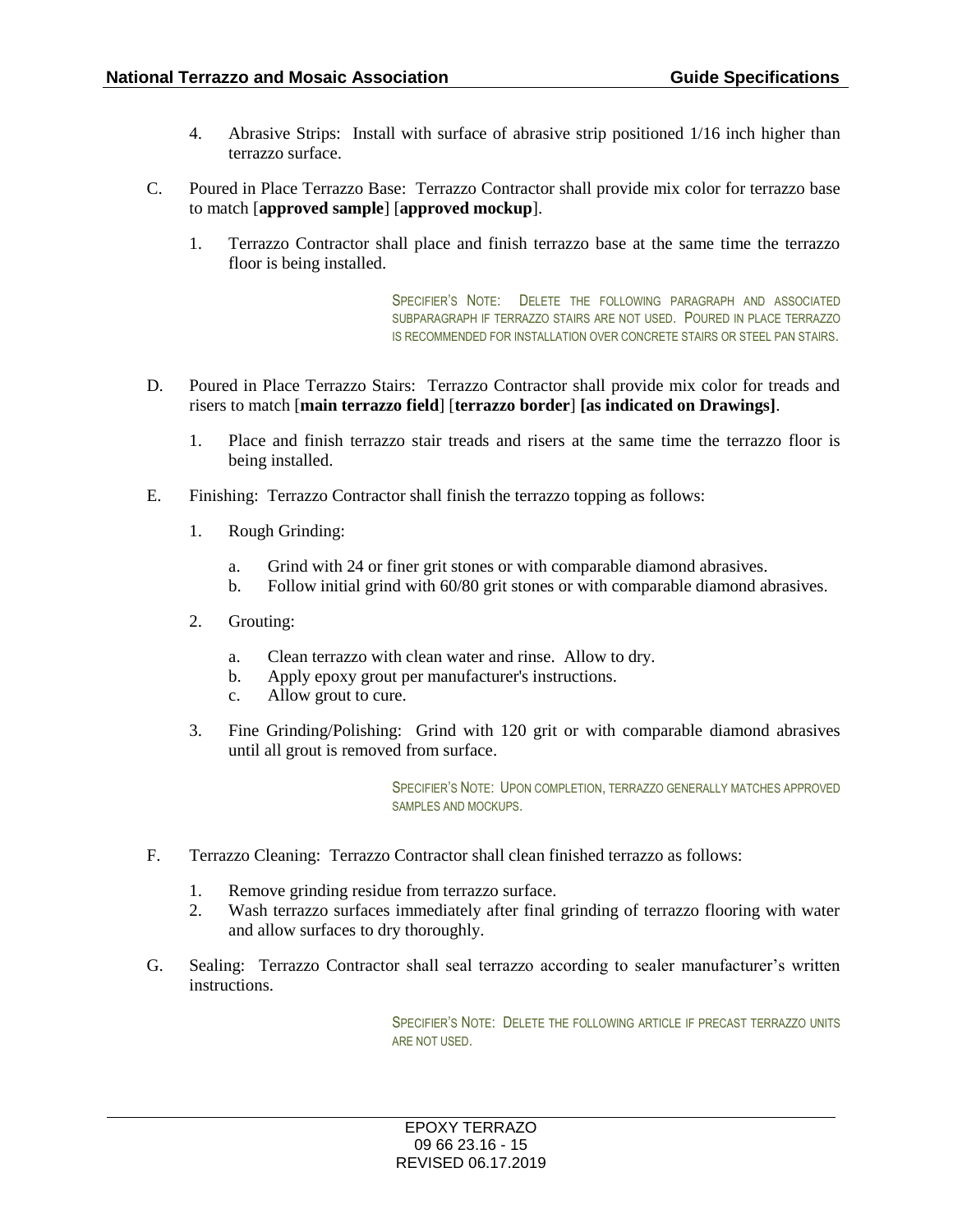## **3.04 PRECAST TERRAZZO INSTALLATION**

A. Terrazzo Contractor shall install precast terrazzo units as follows:

SPECIFIER'S NOTE: DELETE THE FOLLOWING SUBPARAGRAPH IF PRECAST TERRAZZO BASE IS NOT USED. ANSI 108.05 IS THE STANDARD SPECIFICATION FOR SETTING TILE WITH LATEX-PORTLAND CEMENT THINSET MORTAR; ANSI 108.06 IS THE STANDARD SPECIFICATION FOR SETTING TILE WITH EPOXY ADHESIVE.

1. Precast Terrazzo Base: Use [**latex-portland cement mortar**] [**or**] [**water-cleanable, tile-setting epoxy**] to install precast terrazzo base over substrates indicated according to [**ANSI 108.5**] [**or**] [**ANSI 108.6**].

> SPECIFIER'S NOTE: KEEP FOLLOWING SUBPARAGRAPH IF PRECAST STAIR UNITS ARE SET ON CONCRETE STAIRS AND LANDINGS OR CONCRETE FILLED TREADS AND LANDINGS. ANSI 108.05 IS THE STANDARD SPECIFICATION FOR SETTING TILE WITH LATEX-PORTLAND CEMENT THINSET MORTAR; ANSI 108.06 IS THE STANDARD SPECIFICATION FOR SETTING TILE WITH EPOXY ADHESIVE.

2. Precast Terrazzo Stair Units: Use [**latex-portland cement mortar**] [**or**] [**epoxy adhesive**] to install **[treads,] [risers,] [and] [landings]** over concrete substrates according to **[ANSI 108.5**] [**or**] [**ANSI 108.6]**.

> SPECIFIER'S NOTE: KEEP FOLLOWING SUBPARAGRAPH IF PRECAST STAIR UNITS ARE SET ON STEEL RISERS OR STEEL PLATE STAIRS AND LANDINGS.

3. Precast Terrazzo Stair Units: Use epoxy adhesive to install **[treads,] [risers,] [and] [landings]** over steel substrates according to ANSI 108.6.

### **3.05 REPAIR**

A. Terrazzo Contractor shall repair terrazzo areas that evidence lack of bond between topping and underbed according to NTMA's written recommendations.

### **3.06 PROTECTION**

- A. After application of the sealer, the Work shall be ready for final inspection and acceptance by the Owner or his agent.
- B. The General Contractor shall protect the finished floor after the Terrazzo Contractor has completed final grinding and applied sealer to terrazzo surfaces.

### **END OF SECTION**